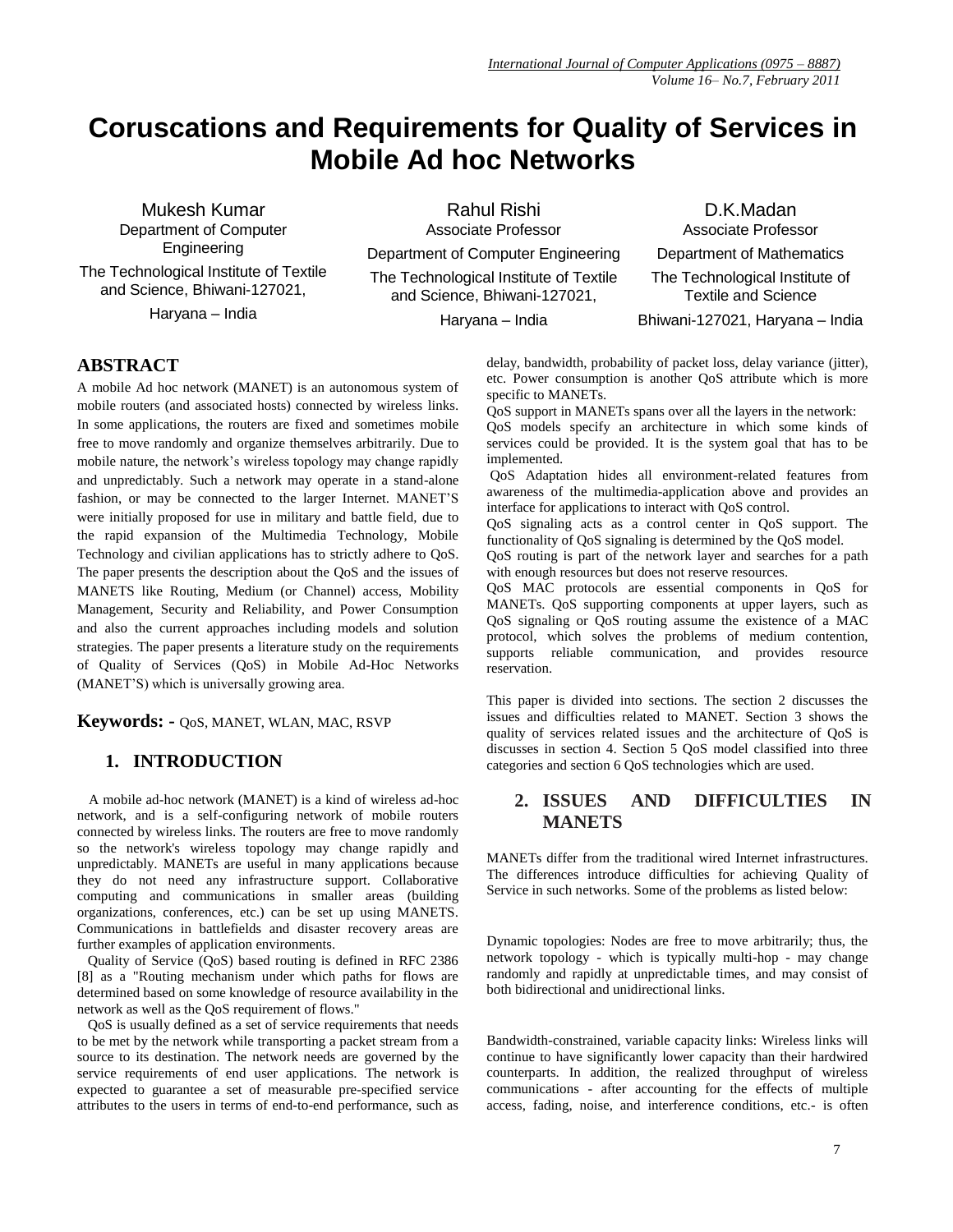much less than a radio's maximum transmission rate. One effect of the relatively low to moderate link capacities is that congestion is typically the norm rather than the exception, i.e. aggregate application demand will likely approach or exceed network capacity frequently. As the mobile network is often simply an extension of the fixed network infrastructure, mobile ad hoc users will demand similar services. These demands will continue to increase as multimedia computing and collaborative networking applications rise.

Energy-constrained operation: Some or all of the nodes in a MANET may rely on batteries or other exhaustible means for their energy. For these nodes, the most important system design criteria for optimization may be energy conservation.

# **3. QUALITY OF SERVICE**

In other words, Quality of Service (QoS) refers to a set of service requirements that needs to be met by the network while transporting a packet stream from a source to its destination. Informally, it refers to the probability of a packet passing between two points in the network. The network is expected to guarantee a set of measurable pre-specified service attributes to the users in terms of end-to-end performance, such as delay, bandwidth, probability of packet loss, delay variance (jitter), power consumption etc. The challenges of supporting QoS in ad hoc networks are how to reserve bandwidth and how to guarantee the specified delay for real-time application data flows. For wireless transmissions, the channel is shared among neighbors. Therefore, the available bandwidth depends on the neighboring traffic status, as does the delay. Due to this characteristic, supporting QoS cannot be done by the host itself, but cooperation from the hosts within a node's interference range is needed. This requires an innovative design to coordinate the communication among the neighbors in order to support QoS in MANETs. Furthermore, the distributed organization of MANETs brings additional challenges to collaboration for supporting QoS[1,5].

The wireless communication was originally developed for army use, because of its ease of mobility, installation and flexibility; later on it was made available to civilian use also. With the increasing demand and penetration of wireless services, users of wireless network now expect quality of service and performance comparable to what is available from fixed networks. Some of factors that influence QoS of Wireless Network include:

a) Throughput of Network

Represents the total number of bits (in bits/sec) forwarded from wireless LAN layers to higher layers in all WLAN nodes of the network.

b) Retransmission Attempts

Total number of retransmission attempts by all WLAN MACs in the network until either packet is successfully transmitted or it is discarded as a result of reaching short or long retry limit.

#### c) Data Dropped

Data dropped due to unavailability of access to medium.

#### d) Medium Access Delay

It includes total of queuing and contention delays of the data.

# **4. QUALITY OF SERVICE ARCHITECTURE**

The QoS-A is a layered architecture of services and mechanisms for QoS management and control of continuous media flows in multiservice networks. The most fundamental architectural concept is the notion of a flow. A flow characterises the production, transmission and eventual consumption of a single media stream as an integrated activity governed by a single statement of QoS. Flows are always simplex but can be either unicast or multicast. They may carry a range of data types including both continuous media and control data such as messages or RPC packets. The realisation of the flow concept demands active QoS management and tight integration between the device management thread scheduling, communications protocol and network components of the end-toend data path.

In functional terms, the QoS- A illustrated in Figure 1 is broadly divided into a number of layers and planes. The upper layer consists of a distributed applications platform augmented with services to provide multimedia communications and QOS configuration in an object-based environment [1]. Below the platform level is an orchestration layer which provides multimedia synchronisation services across multiple related application flows and jitter correction [2]. Supporting this is a transport layer which contains a range of QoS configurable protocols. For example, separate protocols are provided for continuous media and constrained latency message protocols [3].

The vertical planes in the QoS-A, of which there are three, are as follows:

#### i) The protocol plane

This consists of a user plane and a control plane. Control generally requires a low latency full duplex assured service whereas multimedia data generally requires a range of non-assured, high throughput simplex services.

#### ii) The QoS maintenance plane

The QoS maintenance plane contains a number of layer specific QoS managers. These are each responsible for the fine grained monitoring and maintenance of their associated protocol entities. Based on flow monitoring information and a user supplied service contract, QoS managers maintain the level of QoS in the managed flow by means of fine grained resource tuning strategies.

## iii) The flow management plane

This is responsible for flow establishment (including flow admission control, resource reservation and QoS based routing), QoS re-negotiation, QoS mapping (which translates QoS representations between layers) and *QoS adaptation* (which implements coarse grained QoS maintenance control).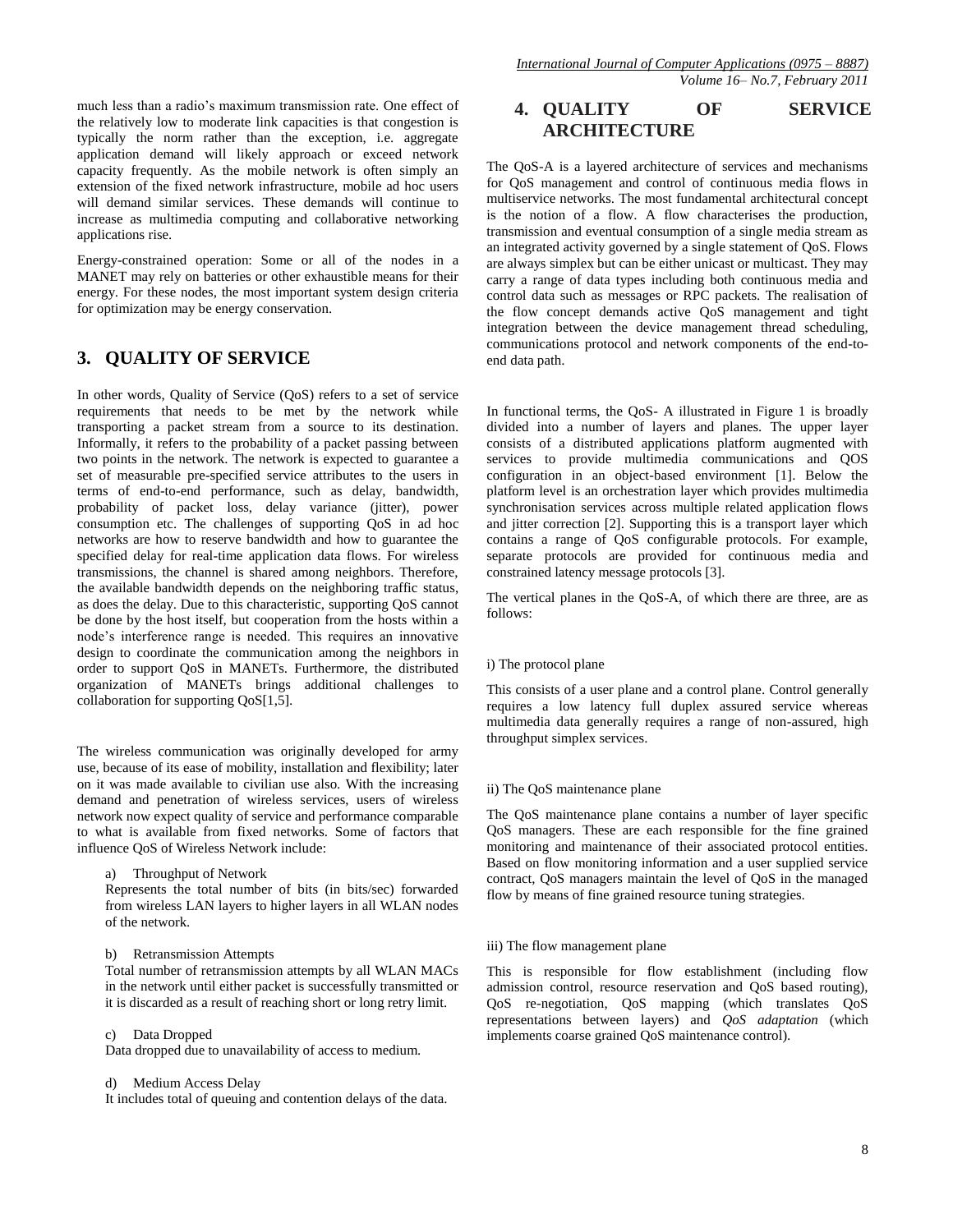

**Fig. 1: Quality of Service Architecture**

The flow management projection of the architecture (the shaded section of Figure 1) illustrates the relationship between the three planes which work together to monitor and maintain end-to-end QoS.

## **5. QOS MODEL CLASSIFICATION**

QoS models are classified into the following three major groups:

- 1. Integrated Services (IntServ) where framework provides explicit end-to-end reservations.
- 2. Differentiated Services (DiffServ) architecture which offers hop-by-hop differentiated treatment of packets.
- 3. Flexible QoS Model for MANETS (FQMM).

## **5.1 Integrated services (IntServ)**

IntServ identifies three main categories of service concerning the integration: the traditionally best-effort services, real-time services and controlled link-sharing services.

**Best-effort services** are those we currently experience on the internet. They are characterized by absence of any QoS specifications. The network provides the quality that it actually can contribute. Examples of best-effort traffic are FTP, mail and FAX.

**Real-time services** are services that have very critical requirements in terms of end-to-end delay, probability of loss and bandwidth. They usually require a guarantee from the network.

**Controlled link-sharing** is a service that might be requested by network operators when they wish to share a specific link among a number of traffic classes. Network operators may set some sharing policies on the link utilization among these traffic classes; specifically some percentage of bandwidth may be assigned to each traffic class [4].

The IntServ QoS solution uses the resource reservation protocol (RSVP) to flood messages through the network, and reserves resources for every flow at every router hop from source to destination. Every router along the path must maintain soft states information. IntServ requires a lot of signaling; therefore the overhead is a concern when the network scale increases.

#### **Disadvantages**

IntServ has the following salient shortcomings in MANET environments:

*Scalability:* IntServ provides per-flow granularity, so the amount of state information increases proportionally with the number of flows. This results in a storage and processing overhead on routers, which is the well-known scalability problem of IntServ. The scalability problem is less likely to occur in current MANETs considering the small number of flows, the limited size of the network and the bandwidth of the wireless links. On the other hand, as the quality of wireless technology increases rapidly, high speed and large size MANETs may be a matter of fact some day.

*Signaling:* Signaling protocols generally contain three phases: connection establishment, connection maintenance and connection teardown. In highly dynamic networks such as MANETs this is no promising approach since routes may change very fast and the adaptation process of protocols using a complex handshaking mechanism would just be too slow. Furthermore the signaling overhead while maintaining the connection a potential problem as well.

# **5.2 Differentiated services (DiffServ)**

DiffServ is a light weight alternative to IntServ. The concept of DiffServ is to differentiate the user data from control and management information. A field in the header of the Internet Protocol (IP) Data Unit was designed for these purposes: the Typeof-Service (TOS) field. The octet dedicated to this field indicates the specific treatment that the packet expects to receive from the network. The TOS bits are divided up as follows:

- 3 bits dedicated to priority of the datagram  $\bullet$
- 3 bits define the type of service (TOS) which correspond  $\bullet$ to QoS expected by the IP datagram
- 2 bits are reserved for future use.

DiffServ does not maintain the state of each and every flow as IntServ does, but rather discriminates the packets according to their priority. The edge routers classify the traffic type, while the individual routers that forward the data will decide the fate of the packets according to local policies of the packet types. DiffServ is easier to maintain, more saleable and has less signaling than IntServ.

#### **Disadvantages**

The main drawbacks of a DiffServ approach in MANETs are listed below:

*Soft QoS guarantees:* DiffServ uses a relative-priority scheme to map the quality of service requirements to a service level. This aggregation results in a more scalable but also in more approximate service to user flow.

*SLA (Service Level Agreement):* DiffServ is based on the concept of SLA's. In the Internet an SLA is a kind of contract between a customer and its Internet Service Provider (ISP) that specifies the forwarding service the customer should receive. The Administration of a DiffServ domain must assure that sufficient resources are provisioned to support the SLA's committed by the domain [2]. Moreover, the DiffServ boundary nodes are required to monitor the arriving traffic for each service class and to perform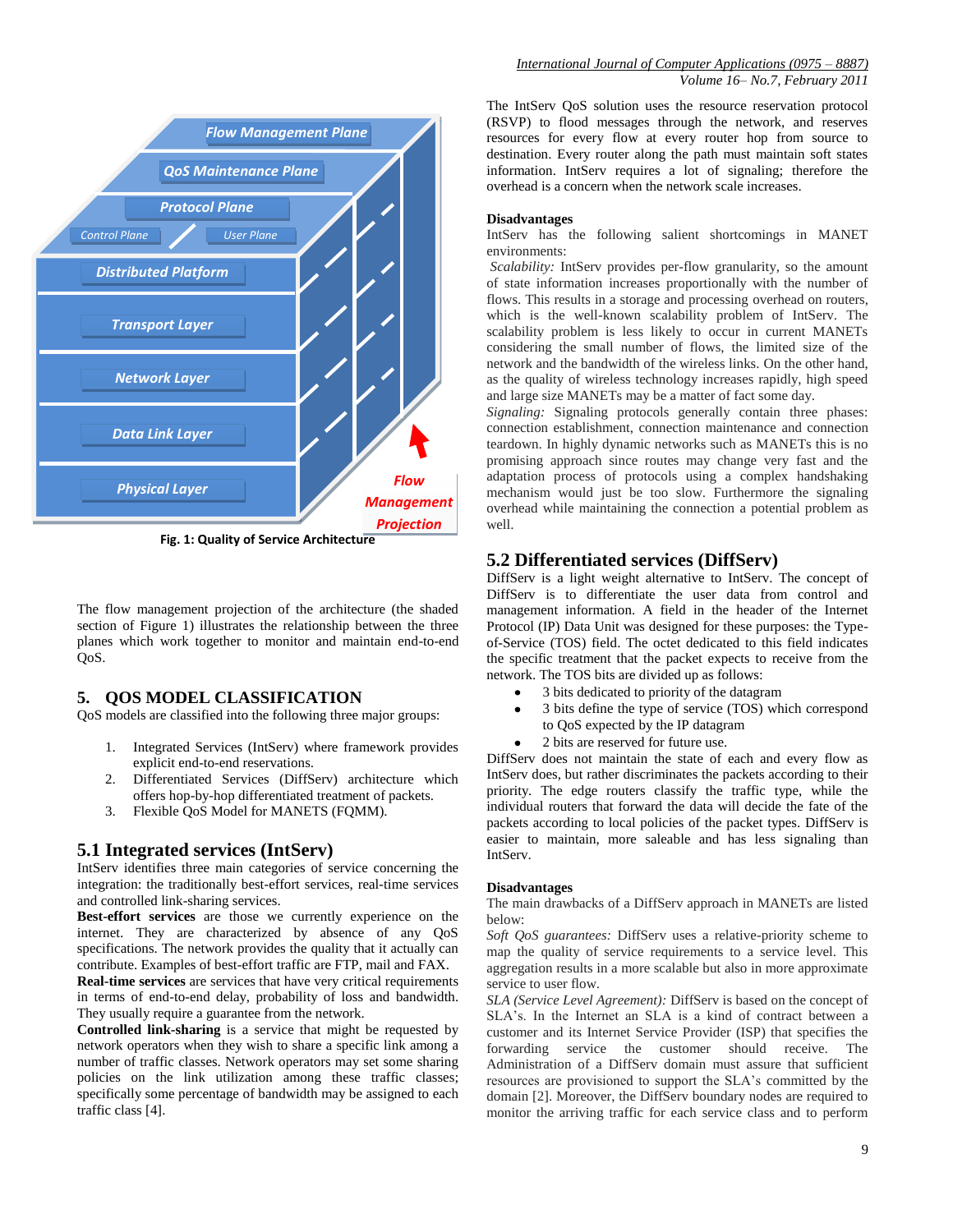traffic classification and conditioning to enforce the negotiated SLA's. In a completely ad hoc topology where there is no concept of service provider and client and where there are only clients it would be quite difficult to innovate QoS, since there is no obligation from somebody to somebody else what makes QoS almost infeasible.

*Ambiguous core network:* In MANETs though there is no clear definition of what is the core network because every node is a potential sender, receiver and router. This drawback would again take us back to the IntServ model where several separate flow states are maintained.

# **5.3 Flexible QoS Model for Manet (FQMM)**

The idea of this model is to combine knowledge from the solutions offered in the wire-based networks and apply them to a new QoS Model. This model selectively uses the per-flow state property of IntServ, and the service differentiation of DiffServ. That is to say, for applications with high priority, per-flow QoS guarantees of IntServ are provided. On the other hand, applications with lower priorities are given per-class differentiation of DiffServ. This model is based on the assumption that not all packets in the network are actually seeking for highest priority, because then this model would result in a similar model with IntServ which have per flow provisioning for all packets. Therefore, FQMM applies a hybrid provisioning where both IntServ and DiffServ scheme are used separately.

The FQMM hybrid model defines three types of nodes, exactly as in DiffServ:

a) Ingress node: An ingress node which sends data.

b) Interior node: an interior node which forwards data to other nodes.

c) Egress node: an egress node which is the destination.

In FQMM model, a MANET represents one DiffServ domain where traffic is generated by applications running on an ingress node and terminating in an egress node.

# **6 QOS TECHNOLOGIES**

## **6.1 RSVP**

RSVP is a classic two-pass protocol using out-of-band signaling. The messages used are the *Path* message, which originates from the traffic sender, and the *Resv* message[6], which originates from the traffic receivers. The primary roles of the *Path* message are first to install reverse routing state in each router along the path, and second to provide receivers with information about the characteristics of the sender traffic and end-to-end path so that they can make appropriate reservation requests. *Resv* messages finally carry reservation requests to the routers along the distribution tree between receivers and senders. RSVP state is "soft-state", after a certain expire time, the state of the path and the reserved resource is released. Periodical issuing of *Path* or *Resv* messages are necessary to keep the reservation alive. Additional signaling information allows the soft state timeout to adapt to the refresh period. Furthermore, RSVP provides a routing triggered local repair [8] mechanism to overcome the need for a very fast refresh rate in order to react to route changes.

#### **Disadvantages**

There are many shortcomings of RSVP when used in MANETs: The two-pass reservation model employed by RSVP is not suitable for MANETs, especially in case of local repair.

RSVP is based on a fixed QoS level approach. As a consequence no mechanism for a fast adaptation to QoS changes can be provided. To solve this problem reservation requests should specify ranges of values instead.

Due to its out-of-band approach, RSVP produces a significant signaling overhead. This may be of importance if the refresh rate high because the message size is not negligible in RSVP. A high refresh rate might occur when no route-change notification service from the routing layer is available. This causes local repair to fail.

As an IntServ based protocol RSVPlacks of scalability. The amount of state information increases proportionally with the number of flows what causes storage and processing overhead. Although the scalability problem may not be likely to happen in current MANETs due to the limited size of the network and the bandwidth of wireless links, one could argue that it will occur with the development of fast radio technology and potential large number of users in the near future.

## **6.2 INSIGNIA**

INSIGNIA is a signaling protocol designed explicitly for MANETs. It supports fast flow reservation, restoration and adaptation algorithms that are specifically designed to deliver adaptive realtime service. INSIGNIA implements an in-band approach by encapsulating some control signals in the IP option of every data packet, which is now called INSIGNIA option. Furthermore, flow state information is kept in every node of a particular path. This is done in a soft-state manner i.e., the flow state information is periodically refreshed by the received signaling information. In the following the basic operation of the signaling system is described with respect to INSIGNIA IP option.

INSIGNIA offers a one-pass reservation. When a source node wants to establish a reservation to a destination node it sets the *reservation (RES) mode* bit in the INSIGNIA IP option service mode of a data packet and sends the packet toward the destination. The bandwidth request field allows a source to specify its maximum (MAX) and minimum (MIN) bandwidth requirements. On reception of a RES intermediate routing nodes execute admission control to accept or deny the request. When a node accepts a request, resources are committed and subsequent packets are scheduled accordingly.

In contrast, if the reservation is denied, packets are treated as *best effort (BE) mode* packets. In the case where a RES packet is received and no resources have been allocated, the admission controller attempts to make a new reservation. This is a re-active local repair mechanism and commonly occurs when flows are rerouted during the lifetime of an ongoing session due to host mobility.

The bandwidth indicators field of INSIGNIA option plays an important role during reservation setup and adaptation. Reception of a setup request packet with the bandwidth indicator bit set to MAX indicates that all nodes encountered have sufficient resource to support the maximum bandwidth requested. On the other hand, a bandwidth indicator set to MIN implies that at least one of the intermediate nodes between the source and destination is a bottleneck node and the maximum bandwidth requirement may not be met.

When a reservation is received at the destination node, INSIGNIA checks the reservation establishment status. The status is determined by inspecting the IP option field service mode, which should be set to RES. If the bandwidth indication is set to MAX, this implies that all nodes between a source-destination pair have successfully allocated resources to meet the QoS requirements of the source node. In contrast if the bandwidth indication is set to MIN this indicates that only the minimum bandwidth can be